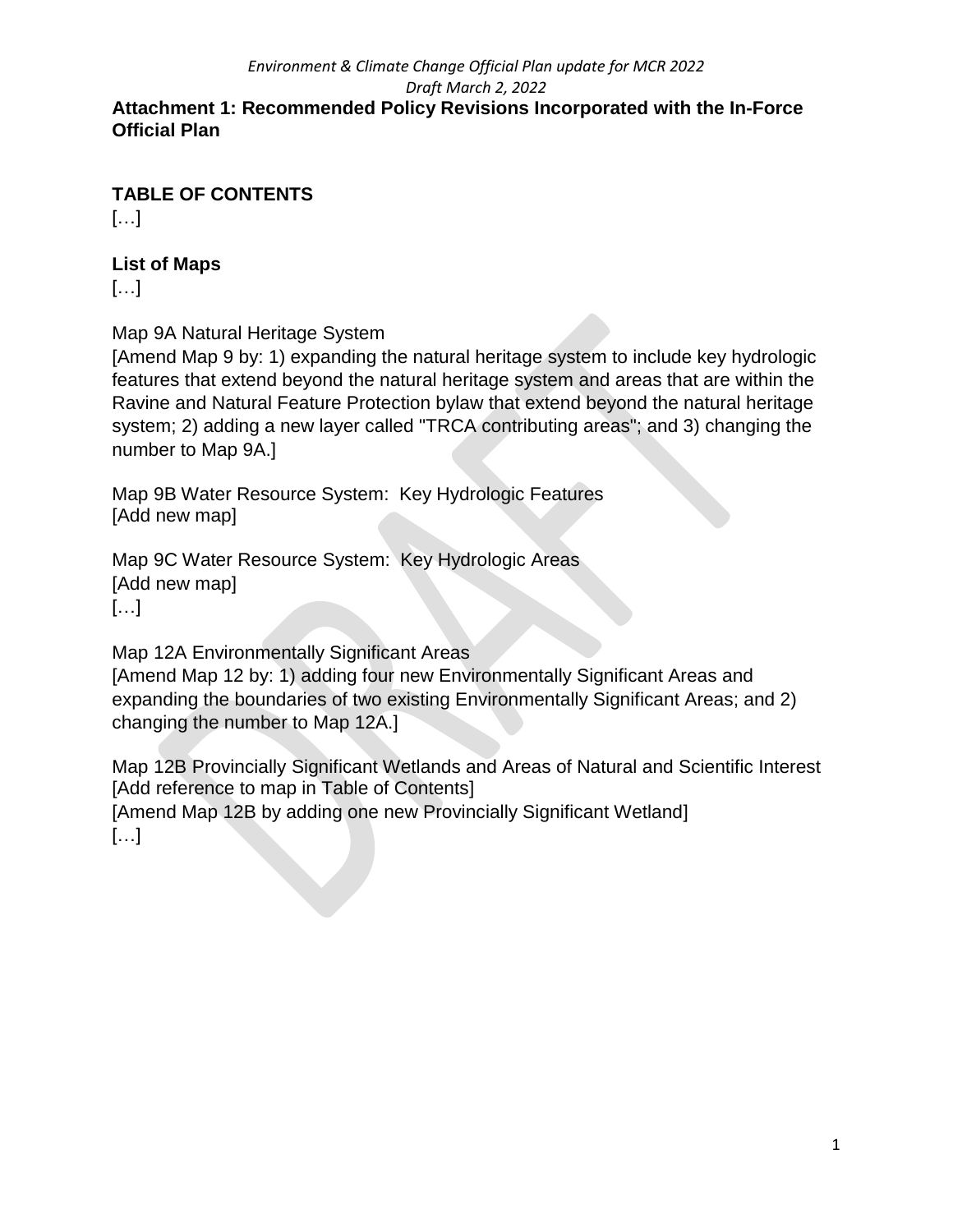### **Chapter 1 MAKING CHOICES**

[Updates related to environment and climate change are being considered for Chapter 1. This will include updates to add focus to climate change and sustainability in the Principles for a Successful Toronto section. These updates will be presented at a later stage of the Municipal Comprehensive Review]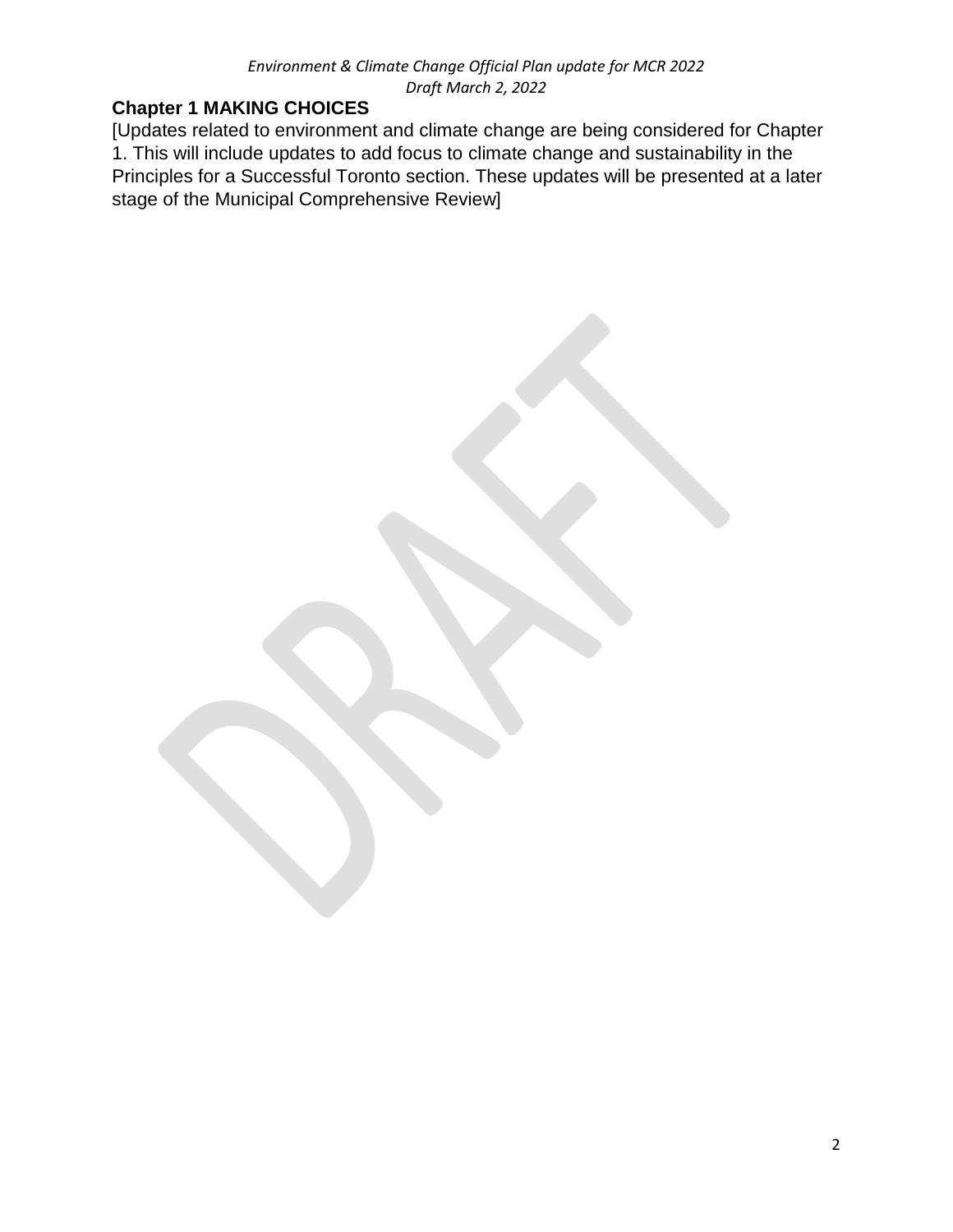### **Chapter 2. SHAPING THE CITY**

[…]

# **2.1 BUILDING A MORE LIVEABLE URBAN REGION**

(Preamble p.2-1)

Toronto cannot plan in isolation or expect to stand alone in dealing with the effects of urban growth. Our view of the quality of urban life tends to be based on the local conditions in our own neighbourhoods. These conditions are in turn affected by events happening in the larger region. The quality of the air, water, services and region-wide transport systems all affect the quality of life in our neighbourhood, where we work and where we play. Connected natural spaces and a regional natural heritage system with thriving biodiversity are necessary components for our communities to adapt to and mitigate the impacts of climate change locally. The way in which growth and change are managed in Toronto must mesh with that of our neighbours because we are integrally linked in many ways:

[…]

### **Policies**

1. Toronto will work with neighbouring municipalities, conservation authorities, and the Province of Ontario to address mutual challenges and to develop a framework for dealing with growth across the GTA which:

[…]

k) protects, enhances and restores the region's system of green spaces, water resources, natural heritage features and functions, and the natural corridors that connect them;

l) recognizes the role of river valleys that connect the Greenbelt to Lake Ontario and protects the region's prime agricultural land;

m) mitigates and adapts to the impacts of climate change, improves resilience, reduces greenhouse gas emissions, and contributes to greater environmental sustainability. […]

# **2.2 STRUCTURING GROWTH IN THE CITY: INTEGRATING LAND USE AND TRANSPORTATION**

**[…]**

# **Service Foundations For Growth**

[…]

### **Policies**

[…]

5. The City's water, wastewater and stormwater management infrastructure will be maintained and developed to support the city building objectives of this Plan by: […]

b) supporting, encouraging and implementing policies, programs, and measures which: reduce water consumption, groundwater discharge to municipal sewers, wastewater and stormwater flows, greenhouse gas emissions and energy use; improve water quality; enable heat recovery and/or rejections; and address the cumulative impacts of a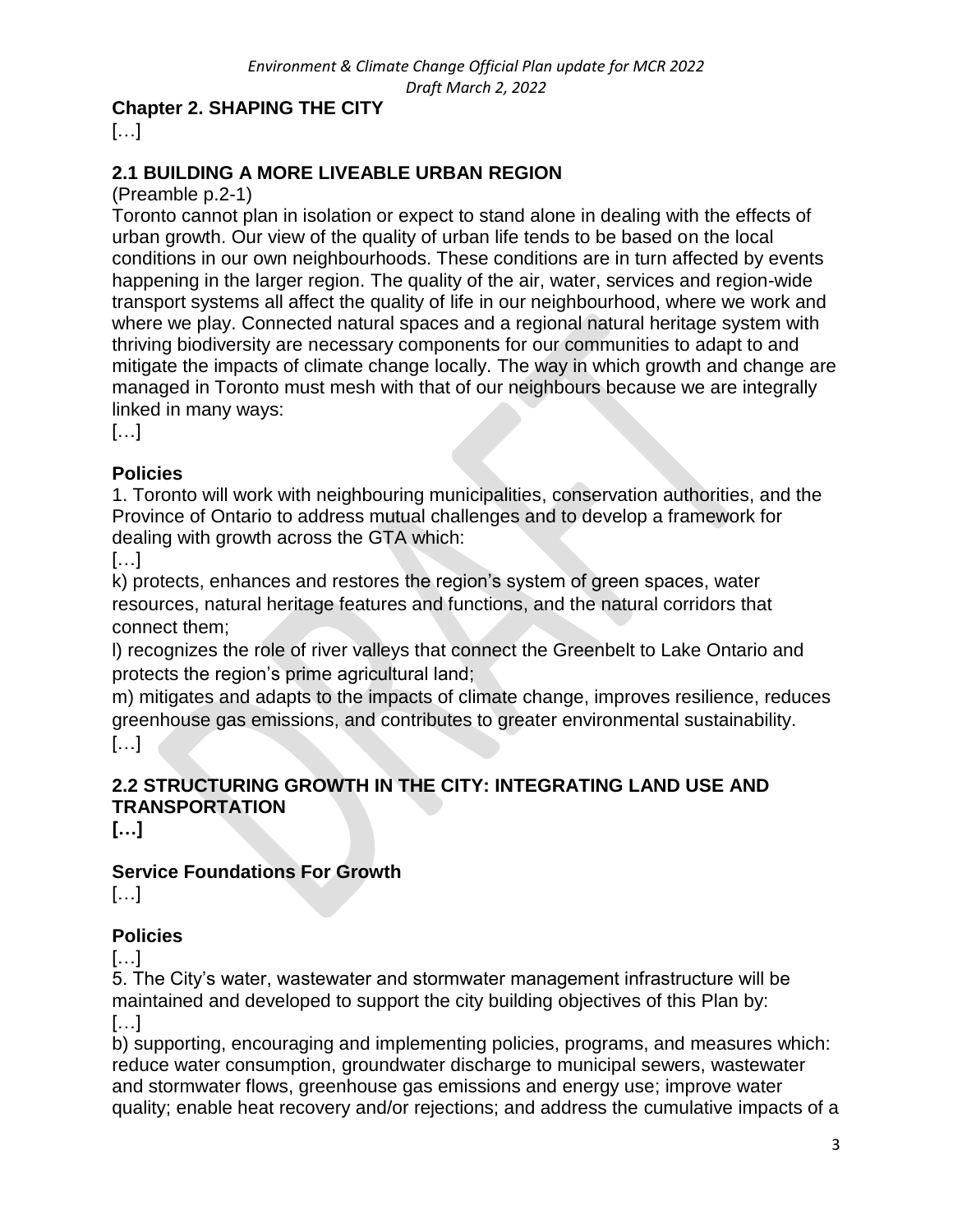changing climate and extreme weather, in accordance with best management practices developed by the City for this purpose;

c) acquiring land or easements, where appropriate and where funds allow, to:

i. keep ravines and watercourses in a natural state; or

ii. implement other stormwater management, and sanitary and water distribution improvements;

d) ensuring appropriate sizing and location of infrastructure to accommodate intense storm events;

[…]

# **2.2.2 CENTRES: VITAL MIXED USE COMMUNITIES**

[…]

# **Policies**

[…]

2. Each *Centre* will have a Secondary Plan that will:

[…]

n) assess opportunities for:

i. achieving net zero greenhouse gas emissions, including impacts from embodied emissions from materials;

ii. energy conservation and peak demand management;

iii. resilience to power disruptions; and

iv. low carbon thermal energy solutions, including district energy systems, as well as local renewable electricity production and storage through preparation of a Community Energy Plan; and

v. reducing the emissions associated with transportation by reducing single-occupant vehicle trips, supporting active transportation infrastructure, and encouraging the use of zero and low-emissions vehicles;

o) assess opportunities for green infrastructure including tree planting and green roofs, which are integrated with the stormwater management strategy.

### (White text sidebar p. 2-15)

Climate change poses a serious challenge for maintaining existing infrastructure and planning for new infrastructure, however, vulnerability assessments can help to identify risks and options for enhancing resilience. Similarly, comprehensive stormwater management planning, including the use of green infrastructure and appropriate low impact development, can increase the resiliency of our communities.

# (White text sidebar p2-17)

### **Community Energy Planning**

Community Energy Planning (CEP) is a process that considers energy needs early in the land use and infrastructure planning process. CEP identifies opportunities to integrate local energy solutions at a building or neighbourhood-scale, with the overall goal of reducing energy use and increasing the use of renewable and low-carbon energy sources. Examples of CEP include the extensive greening of homes and buildings, and the development and use of District Energy Systems.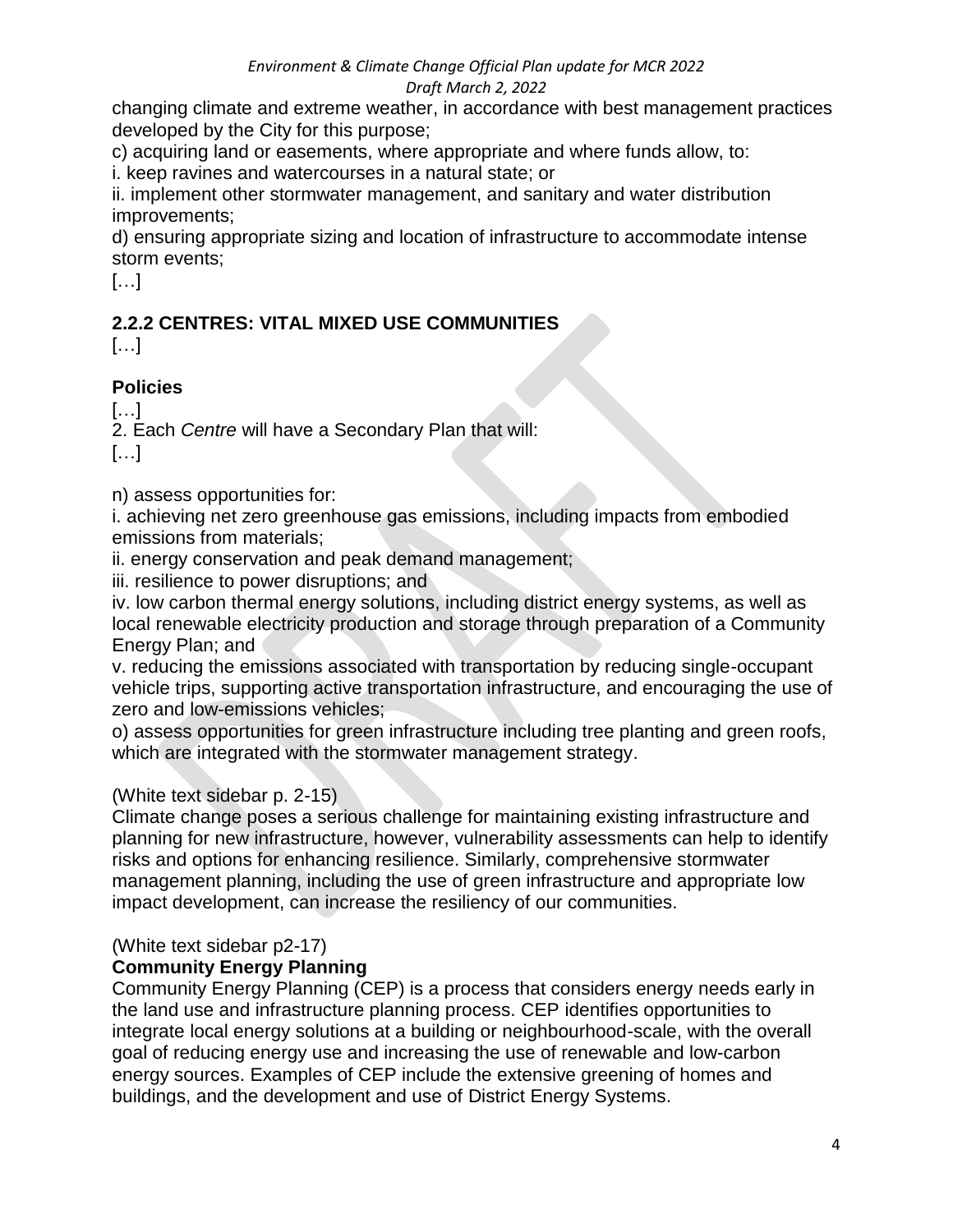#### **2.2.3 AVENUES: REURBANIZING ARTERIAL CORRIDORS** […]

## **Policies**

 $[...]$ 

2. To facilitate and shape growth, each Avenue Study will engage local residents, businesses, the TTC, Toronto Parking Authority and other local stakeholders and will set out:

a) investments in community improvements by public agencies or public/private partnerships that are needed to support city living and make the area attractive for residents and businesses including:

 $\left[\ldots\right]$ 

vi. consideration of the impacts of a changing climate.

[…]

6. In addition to satisfying all other policies of this Plan, including in particular the neighbourhood protection policies, development in *Mixed Use Areas* on and *Avenue* that precedes the completion of an *Avenue* Study will

[…]

vii. be encouraged to incorporate environmentally sustainable building design and construction practices that:

[…]

3) reduce waste, promote recycling, and promote food and organic waste diversion. […]

# **2.3.2 TORONTO'S GREEN SPACE SYSTEM AND WATERFRONT**

[…]

# (Preamble p2-32)

[…]

The *Green Space System* provides many benefits for the City. These lands:

• form the core of the City's natural ecosystems providing habitat for flora and fauna and including most of our significant water resource and natural heritage features and functions;

[…]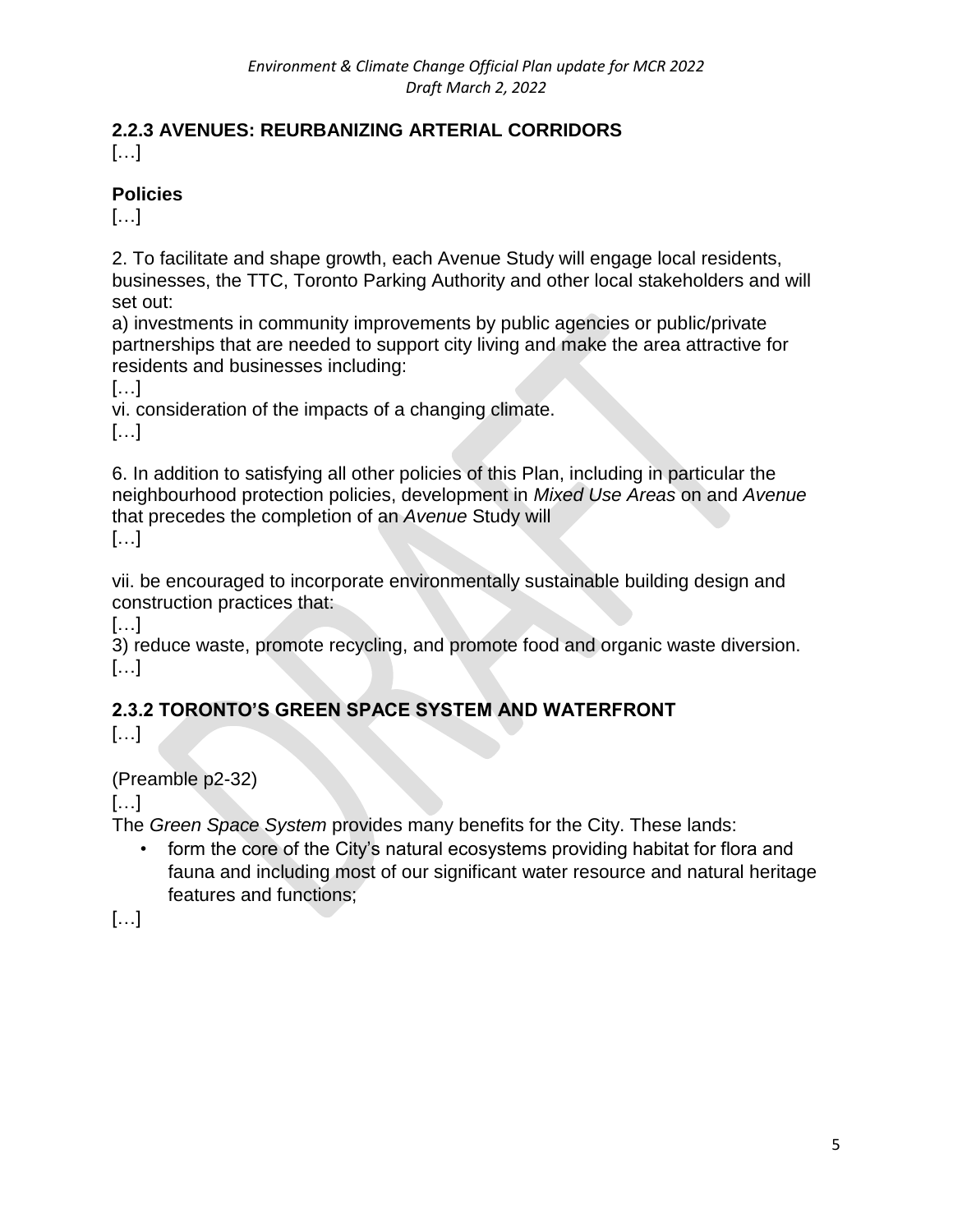# **Chapter 3. Building a Successful City**

[…]

# **3.1 THE BUILT ENVIRONMENT**

(Preamble)

#### […]

Civic pride is infectious. The City and the private sector should work together as partners in creating a great city and achieving Toronto's architectural and urban design potential. The City can play its part by organizing, designing, maintaining and improving the streets, parks and public buildings. The private sector can do its part by building the structures and landscapes that define and support these public places. This Plan demands that both the public and private sectors commit to high quality architecture, landscape architecture and urban design, and environmentally sustainable design that work together to mitigate and adapt to the impacts of climate change. […]

3.1.1 THE PUBLIC REALM […]

### **Policies**

[…]

5. City streets are significant public open spaces which connect people and places and support the development of sustainable, economically vibrant and complete communities. New and existing City streets will incorporate a Complete Streets approach and be designed to perform their diverse roles by: […]

a) balancing the needs and priorities of the various users and uses within the right-ofway, including provision for:

[…]

v) shade to ensure pedestrian comfort related to higher heat conditions in the summer;

### (White text sidebar p.3-3)

### **Green Infrastructure and Low Impact Development**

Green infrastructure means natural and human-made elements that provide ecological and hydrological functions and processes. Green infrastructure may include components such as natural heritage features and systems, parklands, stormwater management systems, street trees, urban forests, natural channels, permeable surfaces, and green roofs.

Low impact development is a component of Green Infrastructure, which is an approach to stormwater management that seeks to manage rain and other precipitation as close as possible to where it falls to mitigate the impacts of increased runoff and stormwater pollution. It typically includes a set of site design strategies and distributed, small-scale structural practices to mimic the natural hydrology to the greatest extent possible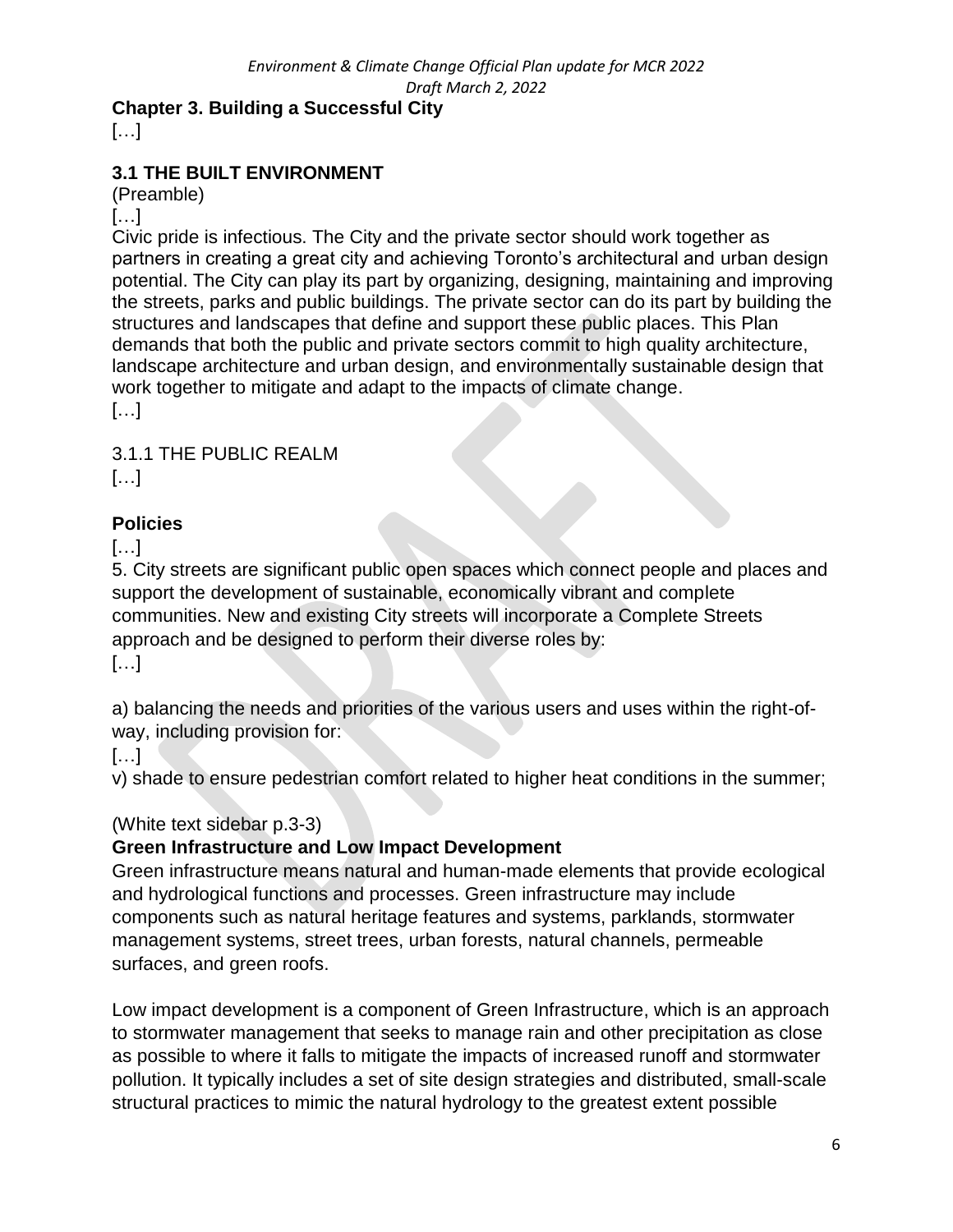through infiltration, evapotranspiration, harvesting, filtration, and detention of stormwater.

#### (White text p.3-15) 3.1.5 HERITAGE CONSERVATION […]

The conservation of natural heritage and water resource features are also an important element of heritage conservation in Toronto. The Official Plan provides for the conservation of Toronto's urban forest, ravines and river valleys in the policies of Section 3.4 and Maps 9A and 9B of the Plan. The conservation of important heritage resources includes those policies protecting Toronto's natural heritage and water resource features.

# **3.3 BUILDING NEW NEIGHBOURHOODS** (p3-36)

 $[...]$ 

# **Policies**

1. New neighbourhoods will have a comprehensive planning framework reflecting the Plan's city-wide goals as well as the local context. The framework should include: […]

f) a strategy for:

i. net zero greenhouse gas emissions development, including embodied emissions from materials;

ii. energy conservation and peak demand management;

iii. resilience to power disruptions and small local integrated energy solutions that incorporate renewables;

iv. low carbon thermal energy solutions, including district energy systems; and v. local electricity production;

g) a strategy for stormwater management and water conservation that integrates green infrastructure where appropriate, addresses the impacts of a changing climate, and identifies appropriate adaptation strategies; and

h) a strategy for integrated waste management, source reductions, adaptive reuse and construction waste diversion.

# **3.4 THE NATURAL ENVIRONMENT** (p.3-38)

(Preamble)

Strong communities and a competitive economy need a healthy natural environment. Clean air, soil and water and abundant trees, parks and open spaces, underlie our health and well-being and attract people to work and invest in the City. Building the City while protecting and enhancing the natural environment is the aim of good stewardship. The natural environment is complex. It does not recognize boundaries and there are limits to the stresses resulting from human activity that it can absorb. To be good stewards of the natural environment we must acknowledge that it has no boundaries and we must respect its limits.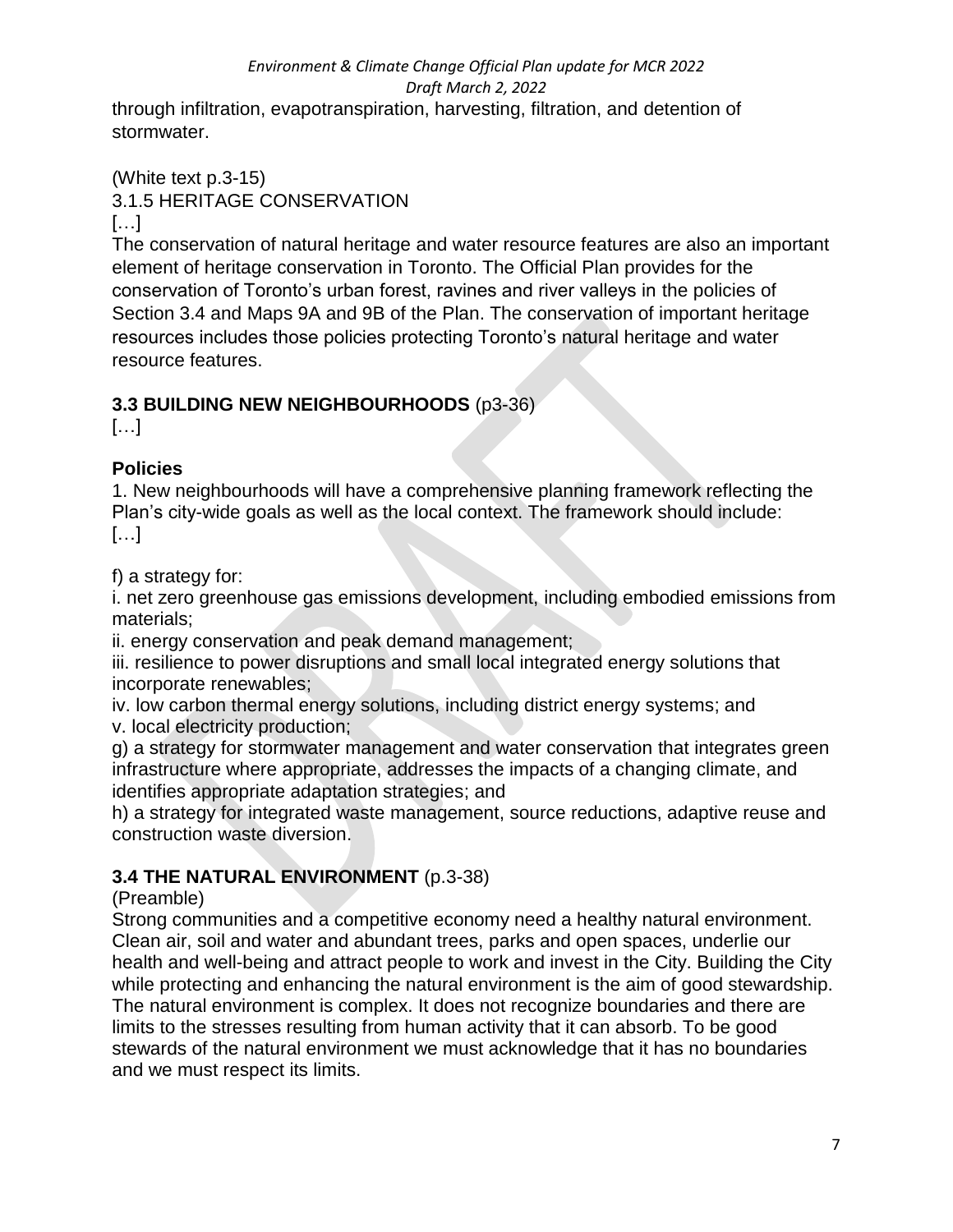By promoting growth in locations and in compact forms that support the use of transit, we will reduce harmful greenhouse gas emissions and air pollution caused by auto use. Through sustainable design and construction practices we can save energy, water, and reduce the impacts of stormwater run-off through the use of green infrastructure (including low impact development). Environmental considerations must also be part of our everyday decision making because interaction with the environment is constant. The impacts of growth on the natural environment must be anticipated and assessed if we are to have a healthy environment.

The impacts of a changing climate need to be fully considered in new development and redevelopment activities, in our stewardship of the natural environment and in infrastructure planning and watercourse management. Future weather studies undertaken by the City indicate an expected increase in the magnitude and frequency of heat waves and intense precipitation events. The weather changes associated with climate change must inform new ways of planning and design to promote a healthy natural environment and safe, resilient communities.

Human settlement has dramatically changed the landscape of Toronto. Our remaining natural features and functions require special attention. They are an evolving mosaic of terrestrial and water resource features and areas that supports the variety of life in the City and provides important ecosystem functions. The City's significant natural heritage and water resource features and functions are shown as the natural heritage and water resource systems on Map 9A, 9B and 9C. The natural heritage and water resource systems are important to the City, both within and beyond our boundaries, and need to be protected for the long term. It is made up of areas where protecting, restoring and enhancing these natural features and functions should have high priority in our citybuilding decisions. We must be careful to assess the impacts of new development and infrastructure in areas near these systems. The size of this adjacent impact zone will vary across the City, depending on the local characteristics of the natural heritage and water resource systems and adjacent areas. The natural heritage system shown on Map 9A is an evolving natural system that may grow beyond these boundaries. There are other areas with natural heritage or hydrologic value that are not shown on the map. As well, there may be other such areas in the future that will have to be identified and protected.

The urban forest is essential to the City's character. More than three million trees dominate our ravines, line our boulevards and beautify our parks. They provide shade and habitat, help clean the air, contribute to the green links between our streets, neighbourhoods, employment areas and parks, and support ecosystem diversity. Citybuilding and development pressures, however, can create a difficult environment in which to sustain the urban forest canopy. We must not only protect the existing urban forest, but also enhance it, especially by planting native trees and trees that increase canopy coverage and diversity, or other non-invasive species where urban conditions may limit the survival of native species.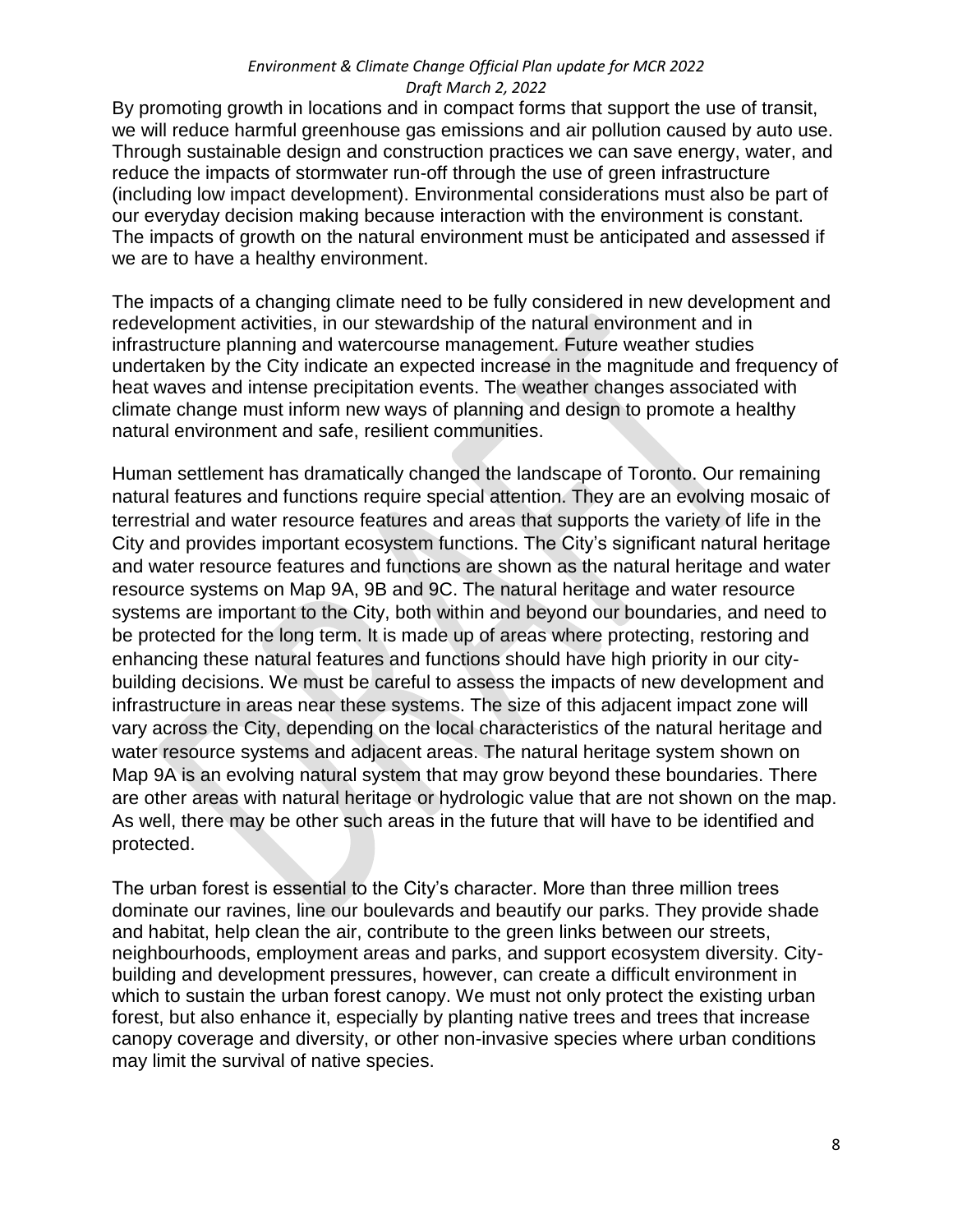Toronto's natural heritage system, water resource system, and urban forests play a critical role in addressing climate change and building resilience by offsetting greenhouse gas emissions and acting as carbon sinks. Protecting Toronto's natural environment and urban forest should not be compromised by growth, insensitivity to the needs of the environment, or neglect. To this end, proposals for new development may need to be accompanied by a study assessing their impact on the natural environment and considering vulnerabilities to climate change. We must also be ready to seize opportunities to restore, enhance and extend the natural heritage system through new developments or partnerships with other agencies and institutions.

Waste reduction activities and greenhouse gas emissions reductions can simultaneously achieve the same goals. The City's environmental goals will be supported by reducing waste through the design process of new development, as well as by increasing waste diversion from landfill. This Plan encourages programs that: reduce, reuse, and recycle waste; as well as, identifies opportunities for resource recovery, including food and organic waste diversion. Planning principles that support a circular economy, sustainable consumption and waste reduction, will in turn support the natural environment and contribute to thriving, sustainable, and equitable communities.

This Plan looks at the natural environment as a series of "layers". The natural heritage and water resource systems shown on Map 9A, 9B, and 9C should be considered together with the natural hazards regulated by the Toronto Region and Conservation Authority. In turn, the policies for the Green Space System and the Parks and Open Space Areas designation provide a clearer guide to the limits on development contemplated for some key elements of the natural environment.

#### **Policies**

1. To support strong communities, a competitive economy and a high quality of life, public and private city-building activities and changes to the built environment, including public works, will be environmentally friendly, sustainable, low carbon, and resilient to climate change based on:

a) protecting and improving the health of the natural ecosystem, by:

- i. minimizing air, soil and water pollution;
- ii. recognizing rainwater and snowmelt as a resource to improve the health of Toronto's watercourses and the near shore zones of Lake Ontario;
- iii. managing the quantity and improving the quality of stormwater, and encouraging infiltration of water where feasible;
- iv. minimizing the extraction and discharge of clean groundwater into the City's sewer system;
- v. minimizing the use of road salt;
- vi. cleaning-up contaminated soils, sediment, groundwater, watercourses and buildings;
- vii. utilizing best practices for the management and reuse of excess soil;
- viii. mitigating the unacceptable effects of noise and light;
- ix. minimizing the release and proliferation of invasive species and mitigating their impacts;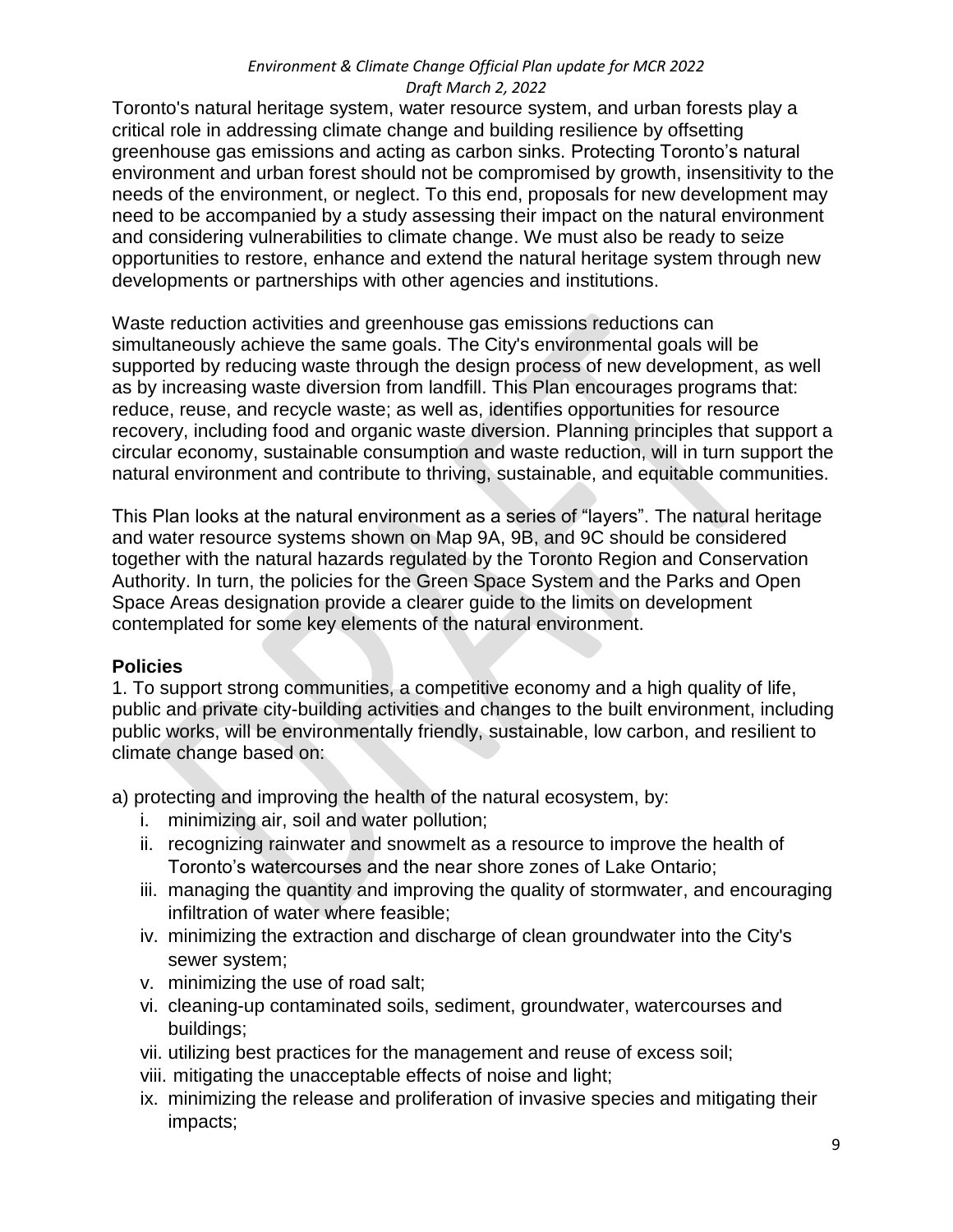- x. minimizing hazards to local and migratory birds;
- xi. maintaining pervious area where possible and identifying opportunities to reduce impervious area through redevelopment, especially in ecologically significant groundwater recharge areas and contributing areas; and
- xii. avoiding or minimizing infrastructure within valley lands and ravines, and appropriately sizing and locating crossings to protect natural features and maintain ecological connectivity.

[…]

c) addressing environmental stresses caused by the consumption of natural resources, by reducing:

- i. the amount of solid waste requiring disposal in landfill by promoting: circular economy principles; and programs for reducing, reusing, recycling, food and organic waste diversion, and resource recovery;
- ii. consumption of water and generation of wastewater;
- iii. energy consumption and greenhouse gas emissions; and
- iv. reliance on carbon-based fossil fuels for energy; and
- v. the amount of energy and emissions-intensive materials in new construction

d) preserving and enhancing the urban forest by:

- i. providing suitable growing environments for trees, including adequate soil volumes;
- ii. increasing tree canopy coverage, distribution, and diversity, especially of longlived native and large shade trees;
- iii. regulating the injury and destruction of trees, and protecting mature and native trees; and
- iv. supporting the health of street trees to grow to maturity.

e) reducing the risks to life, health, safety, property, and ecosystem health that are associated with: flooding; extreme heat; unstable slopes; erosion and contaminated lands; and

f) reducing vulnerabilities to the impacts of climate change that may increase the risk associated with these natural hazards;

g) reducing the adverse effects of stormwater and snow melt based on a hierarchy of watershed-based wet weather flow practices which recognize that wet weather flow is most effectively managed where it falls, supplemented by conveyance, then end-of-pipe solutions;

h) protecting, improving or restoring the quality and quantity of water and drinking water sources; and

i) providing green infrastructure to complement infrastructure.

[…]

11. Development is generally not permitted in the natural heritage system illustrated on Map 9A. Where the underlying land use designation provides for development in or near the natural heritage system, development will: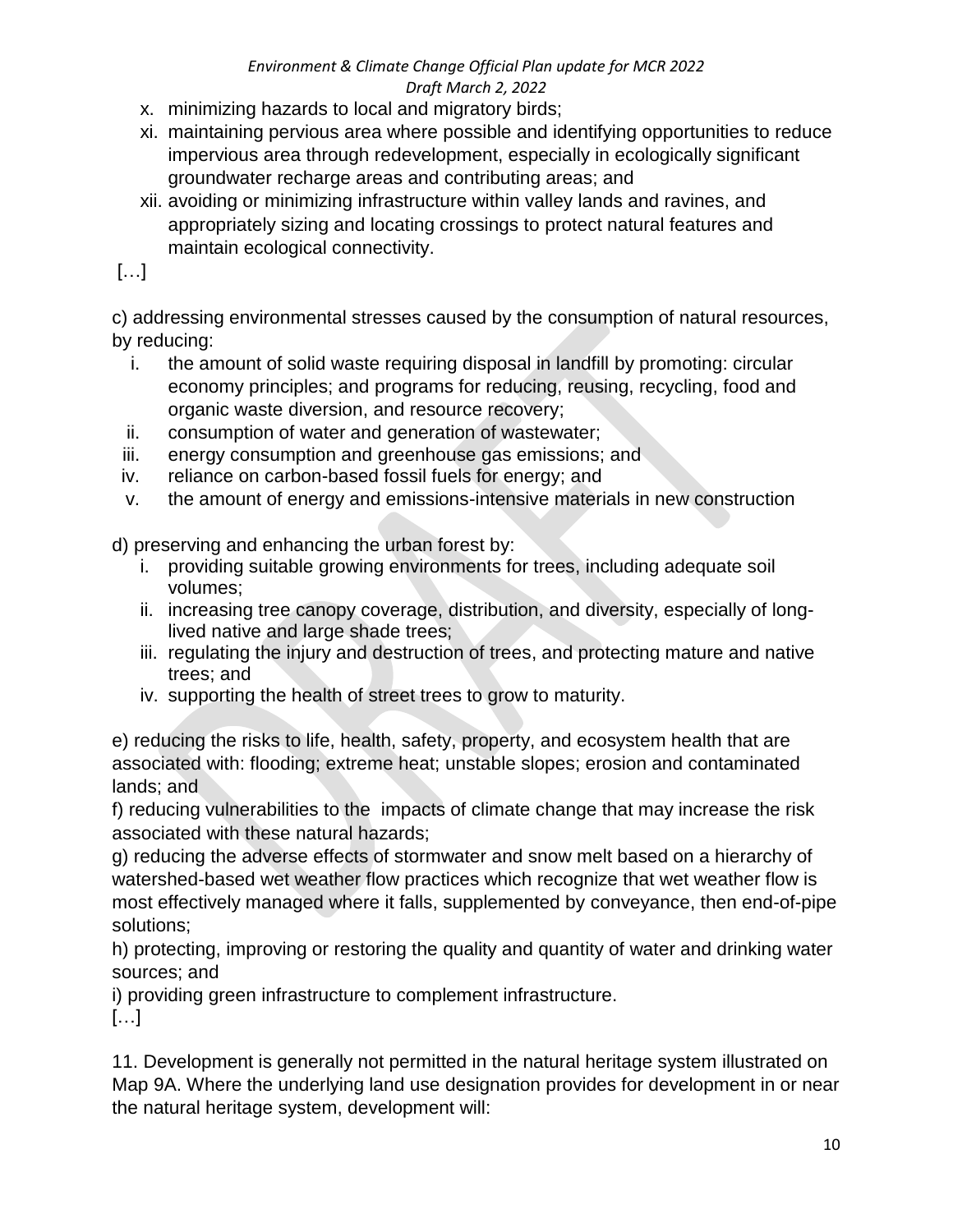[…]

13. All proposed development in or near the natural heritage system will be evaluated to assess the development's impacts on the natural heritage system and identify measures to mitigate negative impact on and/or improve the natural heritage system, taking into account the consequences for:

a) terrestrial natural habitat features and functions including wildlife habitat;

b) key hydrologic features and functions;

c) significant physical features and land forms;

d) riparian zones;

e) buffer areas and functions;

f) vegetation communities and species of concern; and

g) the shoreline of Lake Ontario

To assist this evaluation, an impact study may be required in accordance with guidelines established for this purpose.

[…]

14. Areas of land or water within the natural heritage system with any of the following characteristics are particularly sensitive and require additional protection to preserve their environmentally significant qualities:

[…]

Development or site alteration, with the exception of trails, where appropriate, and conservation, flood and erosion control projects, is not permitted on lands within the natural heritage system that exhibit any of these characteristics. Activities will be limited to those that are compatible with the preservation of the natural features and ecological functions attributed to the areas. New or expanding infrastructure should be avoided unless there is no reasonable alternative, adverse impacts are minimized and natural features and ecological functions are restored or enhanced where feasible. An impact study, as referred to in Policy 13, will be required for any proposed undertaking in those areas not already the subject of an Environmental Assessment under the Environmental Assessment Act.

[…]

19. Innovative energy producing options, sustainable design and construction practices and green industry will be supported and encouraged in new development and building renovation through:

[…]

e) designs that facilitate waste reduction, reuse, and diversion from landfill, including: allocating space for recycling, food and organic waste diversion, and additional waste streams (e.g. household hazardous and electronic waste); construction and demolition material recovery; and other innovative, management technologies and practices. […]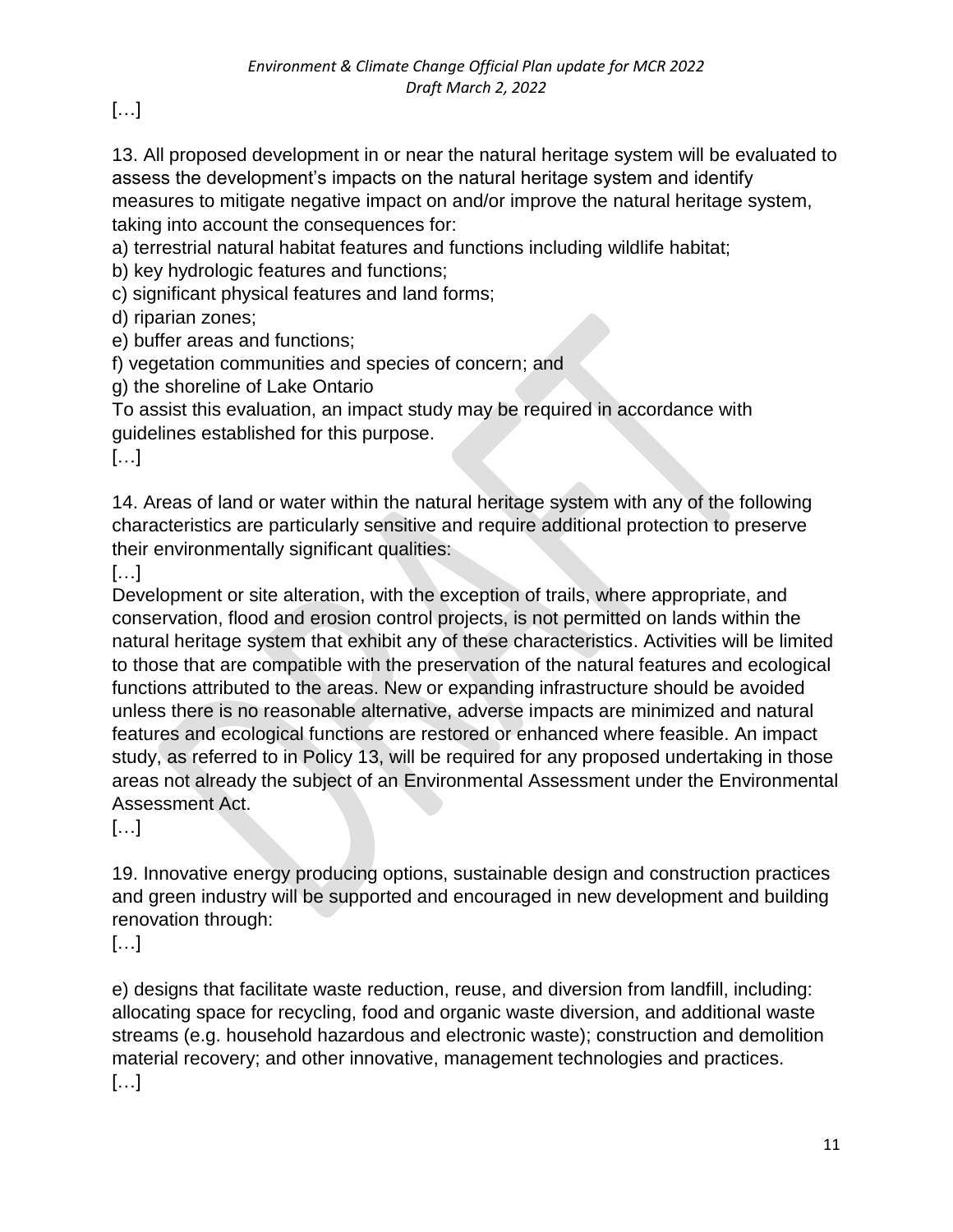23. Prior to development occurring on known or potentially contaminated sites, or on sites on or within 500 metres (or within a previously determined area of influence) of a known or suspected former waste disposal site, potential adverse impacts will be identified and assessed through a study, and any measures needed to remediate or mitigate the contamination will be identified and implemented.

#### White text (sidebar, p. TBD)

#### **Circular Economy**

A circular economy aims to reduce waste and maximize resources by focusing on keeping materials and products in use for as long as possible. This is a shift away from a linear approach of take-make-dispose, by integrating design principles that focus on longevity, renewability, reuse, recovery and/or repair. Planning for a built environment where circular economy principles are at its core can ensure that the planning decisions support the health of ecological systems and contributes to natural process.

Circular economy strategies consider resource consumption and material efficiency for their potential to impact climate change, mitigate environmental degradation, and improve social outcomes. The City of Toronto has developed a Long Term Waste Management Strategy, which identifies an aspirational goal of zero waste and a circular economy, and a Net Zero Strategy, which seeks pathways to more sustainable consumption in City operations and Toronto's economy.

#### White text (sidebar p.3-37/38)

### **The Natural Heritage System and Inventory**

Toronto's natural heritage system is an evolving mosaic that integrates the following natural heritage and key hydrologic features and functions:

- significant landforms and physical features, including drumlins and the Lake Iroquois shorecliff;
- key hydrologic features and functions, including permanent and intermittent streams; inland lakes and their littoral zones; seepage areas and springs, and wetlands;
- the riparian zone which encompasses the aquatic habitat adjacent to the watercourse that is essential to a healthy stream;
- valley slopes and floodplains;
- terrestrial natural habitat types, including forest, wetland, successional, meadow, and beaches and bluffs;
- the shoreline of Lake Ontario;
- vegetation communities and species of concern; and
- significant natural heritage and hydrologic features that are directly addressed by Provincial policy, such as Areas of Natural and Scientific Interest and Provincially Significant Wetlands.

The natural heritage system is illustrated on Map 9A, which is not a statutory map. When development is proposed on or near lands shown as part of the natural heritage system, the proposed development's impact on the system is to be evaluated and an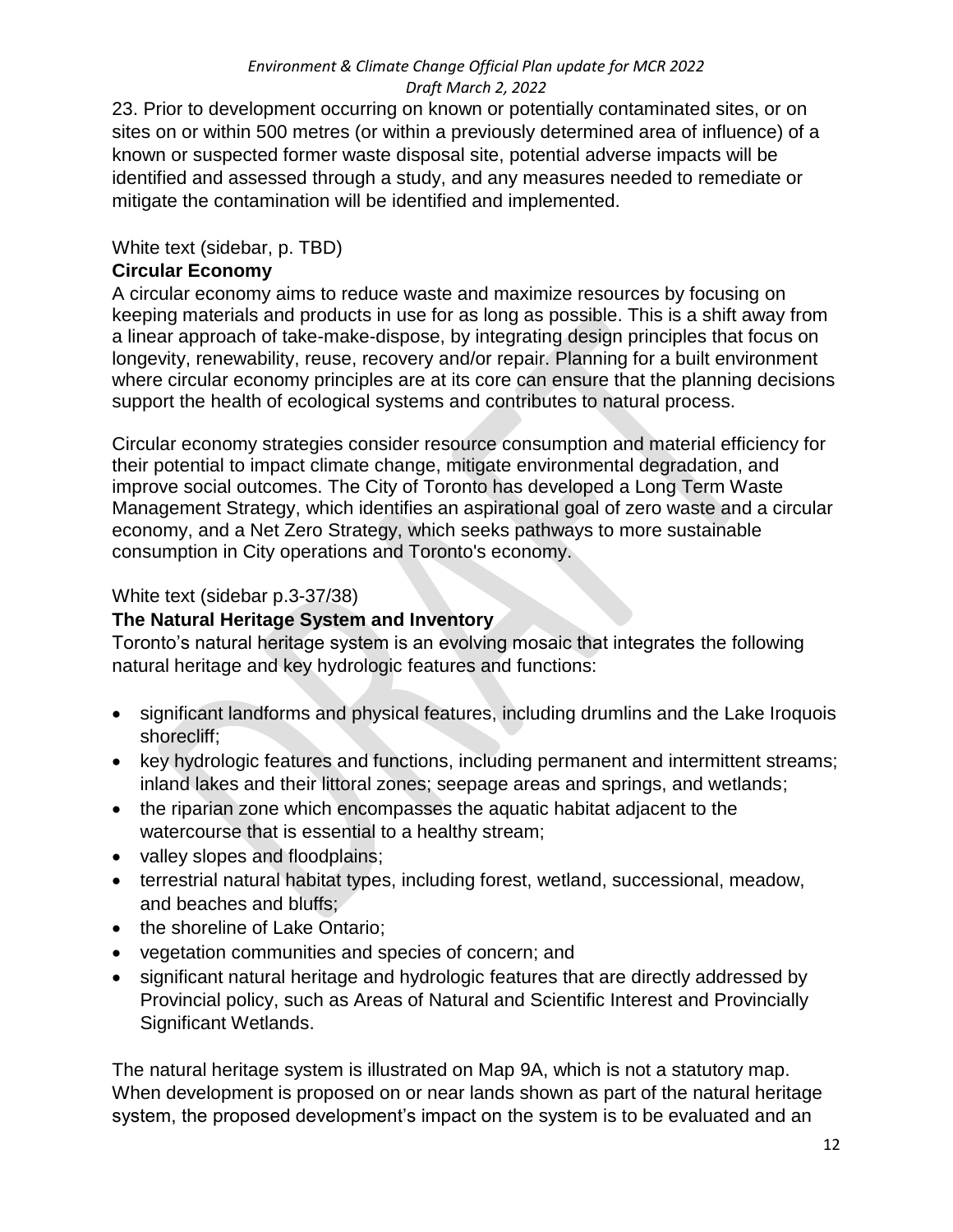impact study may be required. As part of the evaluation, the natural heritage and hydrologic features, and associated natural hazards on or near the property in question and their location will be more precisely defined.

The City of Toronto and the Toronto and Region Conservation Authority have developed an Inventory, as part of a Natural Heritage Study, which identifies and contains data on the various components of the natural heritage system and provides strategic direction for improving the natural ecosystem and increasing biodiversity. This inventory information, and any other relevant information provided through impact studies, will be made public, subject to statutory constraints, and used to evaluate development proposals and identify priority locations where the system should be protected, restored and enhanced.

The City has undertaken a program of further study and fieldwork to confirm and identify areas within the natural heritage system that are particularly sensitive and require additional protection to preserve their environmentally significant qualities. These areas are shown on Map 12A. Most Provincially Significant Wetlands and Areas of Natural and Scientific Interest that have been identified by the Province are shown on Map 12B. Where development is proposed adjacent to these areas, their boundaries will be more precisely determined and any negative impacts will be identified through an impact study as referred to in Policy 12. Further study and fieldwork will continue to update and refine the natural heritage system inventory and assist in identifying strategic directions for improving natural ecosystems, promoting biodiversity and increasing resiliency.

#### White text (p3-39)

#### **Climate Emergency**

Climate change is the biggest challenge facing our planet. In 2019 Toronto City Council voted unanimously to declare a climate emergency and accelerate efforts to mitigate and adapt to climate change. In 2021 Council adopted the Net Zero Strategy to reduce community-wide greenhouse gas (GHG) emissions in Toronto by 2040.

Meeting the City's future GHG reduction targets will require rapid action to scale up existing programs and significant levels of investment and coordination with other levels of government. Implementing the Toronto Green Standard plays an important role in reducing GHG emissions in new development by requiring and incenting higher performance, leading to net zero emissions new construction by 2028.

Toronto's Resilience Strategy stated that the City needs to become more resilient to the shocks and stresses of a changing climate. Projections indicate that human-caused climate change will result in shocks and stresses felt across Toronto in the near future. Flooding and extreme heat are hazards exacerbated by climate change and increased urbanization throughout our watersheds pose the greatest and fastest growing risk to residents.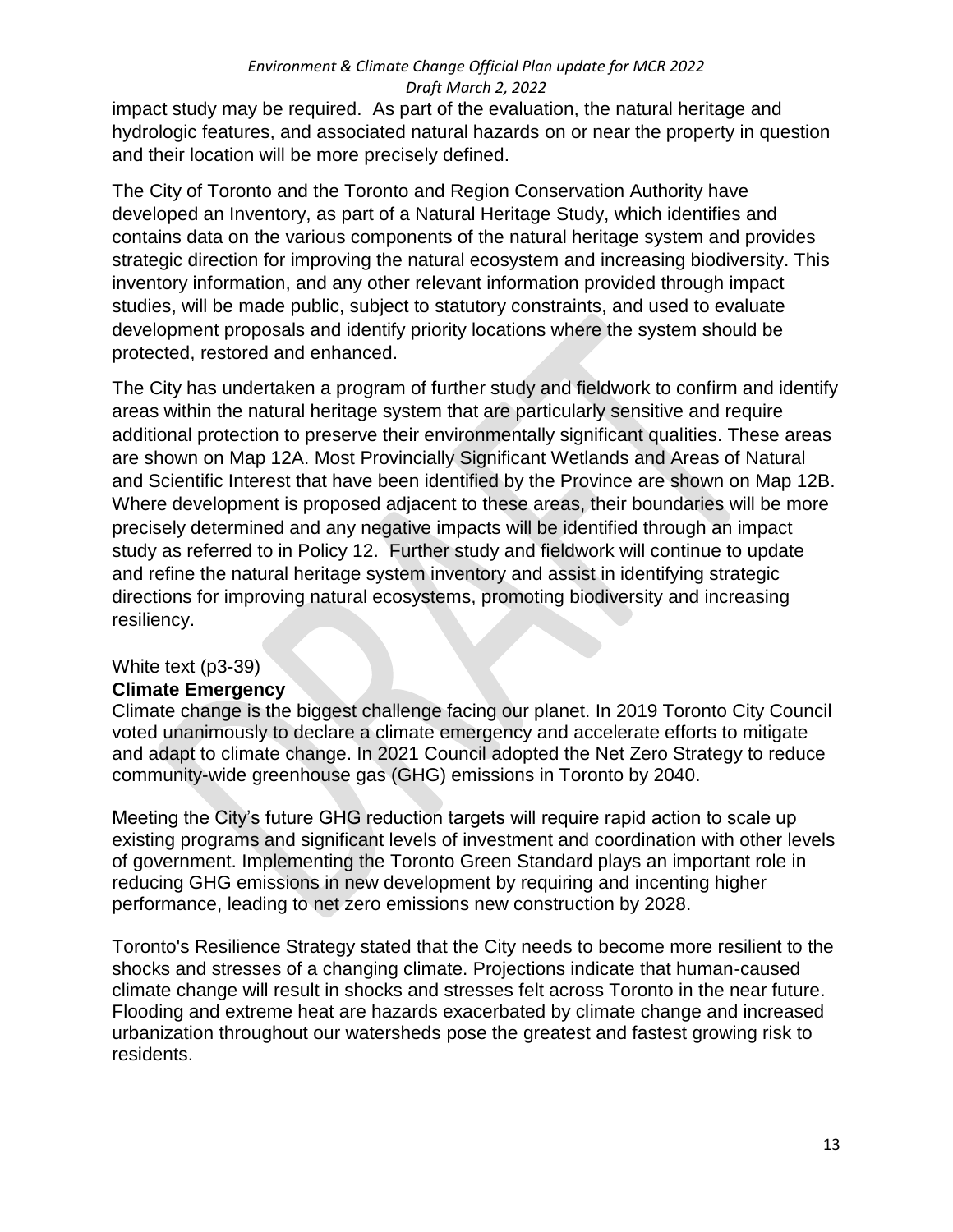Applying an equity lens, actions to prioritize planning and investment to mitigate risk through improved resiliency should focus on areas with the most vulnerable populations to each hazard.

#### White text (sidebar p3-40)

#### **Buffers**

Buffers are strips of land that are contiguous to natural features and help to protect its natural features and functions from the negative impacts of adjacent development. Buffers, referenced in policy 3.4, may extend beyond lands required to set back development from natural hazards. Lands set aside for buffers are generally kept in a vegetated state and can include existing vegetated areas and areas that can be vegetated. Buffer widths vary depending on the sensitivity and functions of the natural feature and the proposed development. Buffer widths may be greater than set-backs required from natural hazards. Where development is proposed adjacent to natural features, buffer widths should be established through an impact study. In general, buffer widths should be at least 10 metres from the limit of the natural feature. In the case of wetlands, the buffer widths should be at least 30 metres from the limit of the wetland. Feature limits must be staked in Consultation with City and TRCA staff.

## White text (sidebar p 3-42)

#### **Managing Wet Weather Flow**

Wet weather flow (stormwater and snowmelt) has degraded Toronto's environment as the City has developed, particularly because it pollutes rivers and the lake and also because it causes flooding and erodes the streams and valleys.

*A Wet Weather Flow Management Master Plan* with associated policies and guidelines was developed to improve the way that wet weather flow is handled. This Master Plan provides a broad context from which to review all municipal undertakings and development activities affecting wet weather flow. Its key principles are:

- that rainwater and snowmelt is a valuable resource:
- that wet weather flow should be managed on a watershed basis; and
- that wet weather flow is most effectively managed where it falls, before it enters the sewers, watercourses or the Lake.

#### White text (sidebar p3-42)

#### **The TRCA: The City's Partner in Managing the Natural Environment**  […]

The TRCA was a partner in the City's *Natural Heritage Study* and has identified the City's water resource system, which provides the basis for identifying the natural heritage system for the Plan, as well as advancing TRCA's Living City vision. The Plan sets the stage for the City and TRCA to continue its partnership to create a healthy and sustainable integration of natural ecosystems and human communities in the City and the region beyond.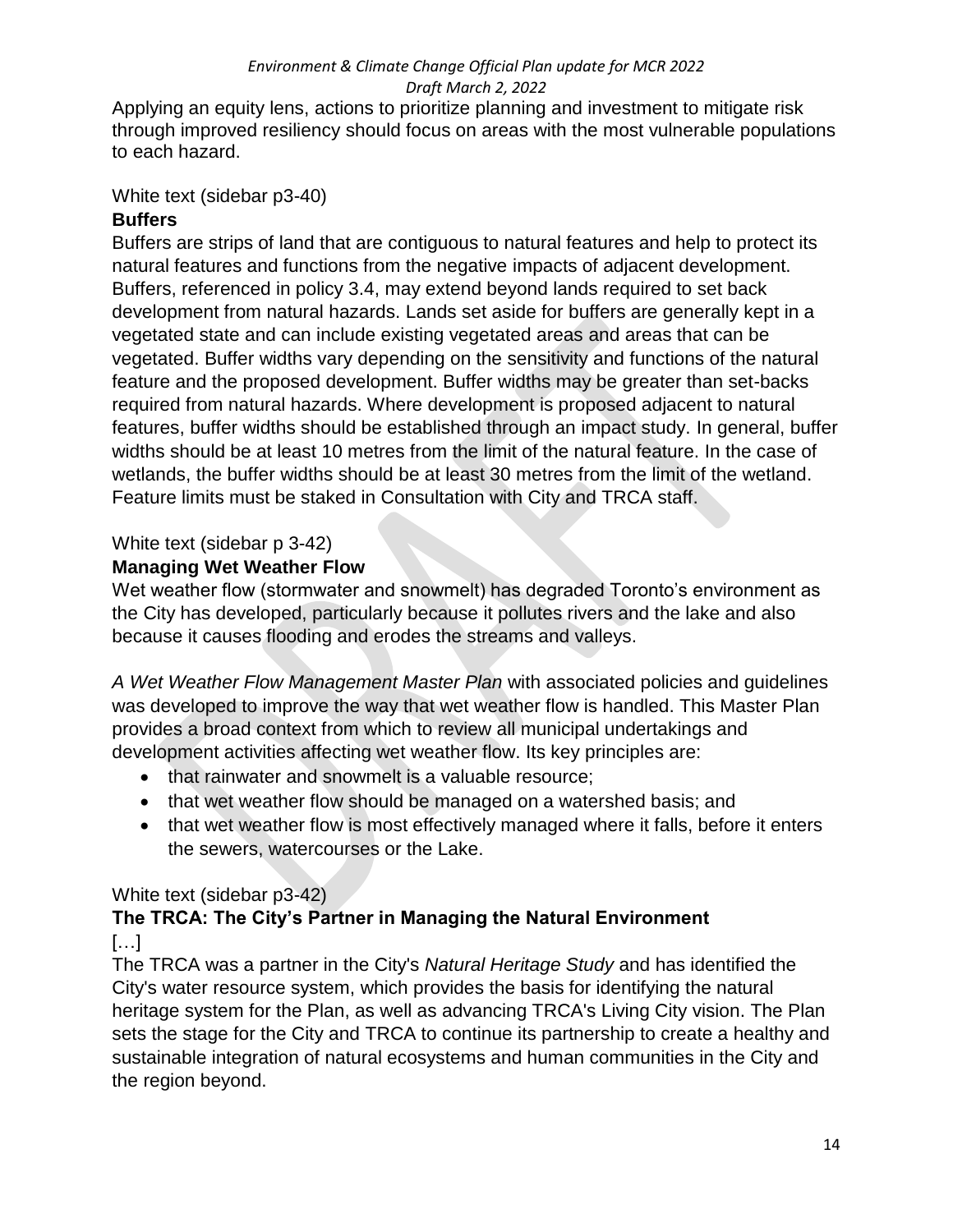#### White text (sidebar p TBD) **The Water Resource System**

The water resource system consists of key hydrologic features and key hydrologic areas as defined in the Growth Plan for the Greater Golden Horseshoe and the Provincial Policy Statement. Toronto's water resource system is illustrated on Maps 9B and 9C which are not statutory maps.

The key hydrologic features illustrated on Map 9B include permanent and intermittent streams; inland lakes and littoral zones; seepage areas and springs; and wetlands. These hydrologic features are also part of the natural heritage system shown on Map 9A.

The key hydrologic areas illustrated on Map 9C contribute to the hydrologic function of the watershed and may overlap with the natural heritage system. They help maintain ground and surface water quality and quantity by collecting, storing and filtering rainwater and overland flow, recharge aquifers and feed downstream tributaries, lakes, wetlands and discharge areas. Ecologically Significant Groundwater Recharge Areas directly support sensitive areas such as cold water streams and wetlands; Significant Groundwater Recharge Areas are found where groundwater is replenished through the infiltration of water; and Highly Vulnerable Aquifers are areas underground that contain water that is being withdrawn for human use. Significant Surface Water Contribution Areas are areas that are significant to the overall surface flow volumes within a watershed.

The Toronto and Region Conservation Authority consolidated the various mapping layers for the water resource system and worked with the City of Toronto to develop policies for protecting, restoring and enhancing the quality and quantity of the water resource system and maintaining water resource functions.

# White text (sidebar p TBD)

### **Historical Watercourses**

Urbanization has resulted in extensive creek burial and diversion of water flows into sewers leading to extensive changes to natural drainage patterns, and hydrological and ecological functions. The loss of natural creeks in Toronto began in the 18th century and accelerated with increased development during the 19th and 20th centuries. These buried or lost features are referred to as historical water courses. Extensive and well documented mapping work has been done to identify the location of historical water courses in Toronto, mainly by community organizations such as the Toronto Green Community's Lost Rivers group. Restoration or daylighting historical watercourses is associated with positive outcomes such as restored hydrological or ecological functions and community engagement. Opportunities to restore or daylight historical watercourses on public parklands or as part of comprehensive redevelopment should be considered where there is an opportunity and it is technically feasible.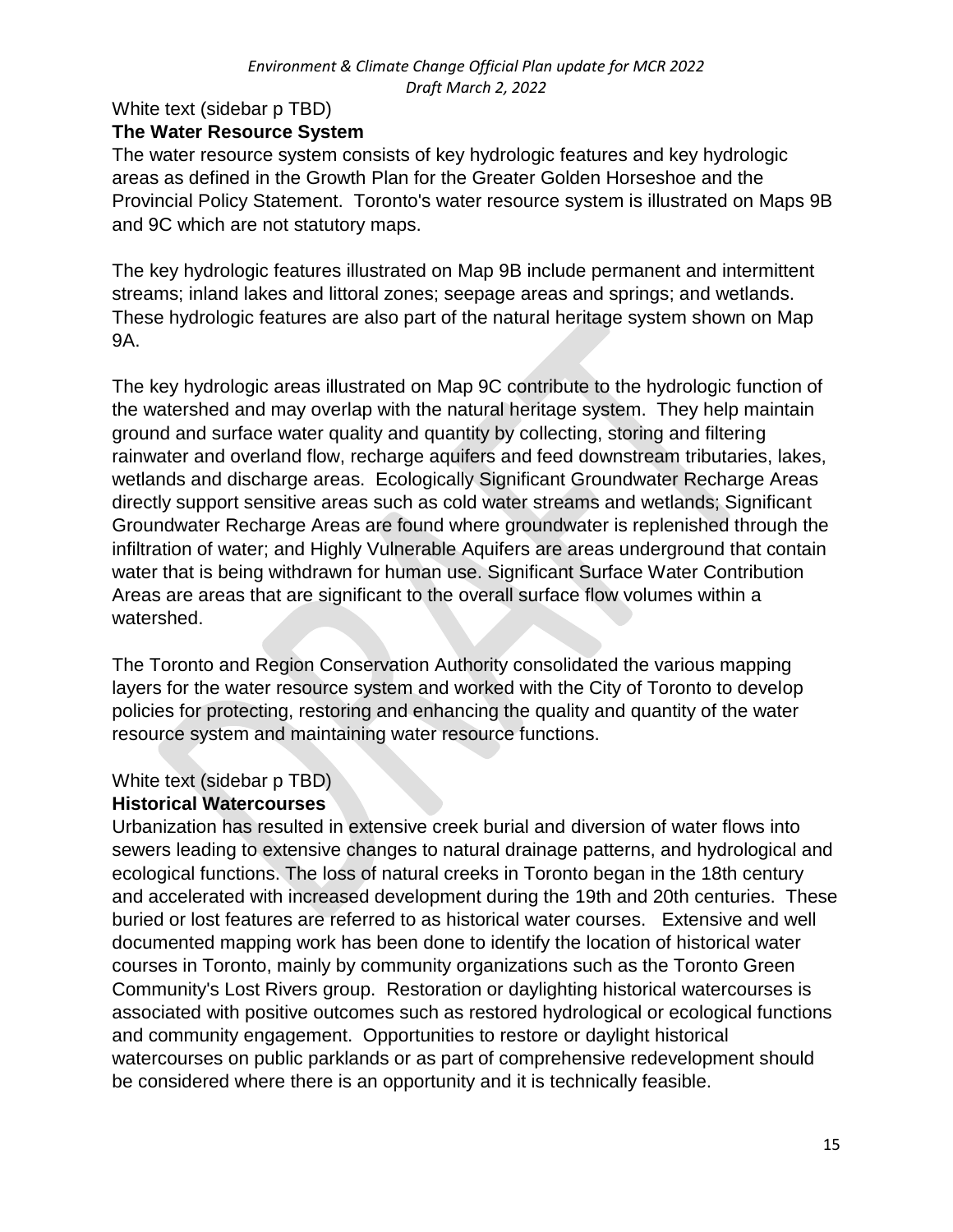# White text (sidebar p TBD)

## **Watershed Planning**

Watershed planning provides a framework for establishing goals, objectives, and direction for the protection of water resources, the management of human activities, land, water, aquatic life, and resources within a watershed and for the assessment of cumulative, cross-jurisdictional, and cross-watershed impacts. The City of Toronto works with the TRCA and other municipalities to undertake watershed planning to inform the protection, enhancement and restoration of the quality and the quantity of water and decisions related to planning for growth. Watershed plans can inform land use, infrastructure, and development decision and identify opportunities to restore and enhance natural features and areas.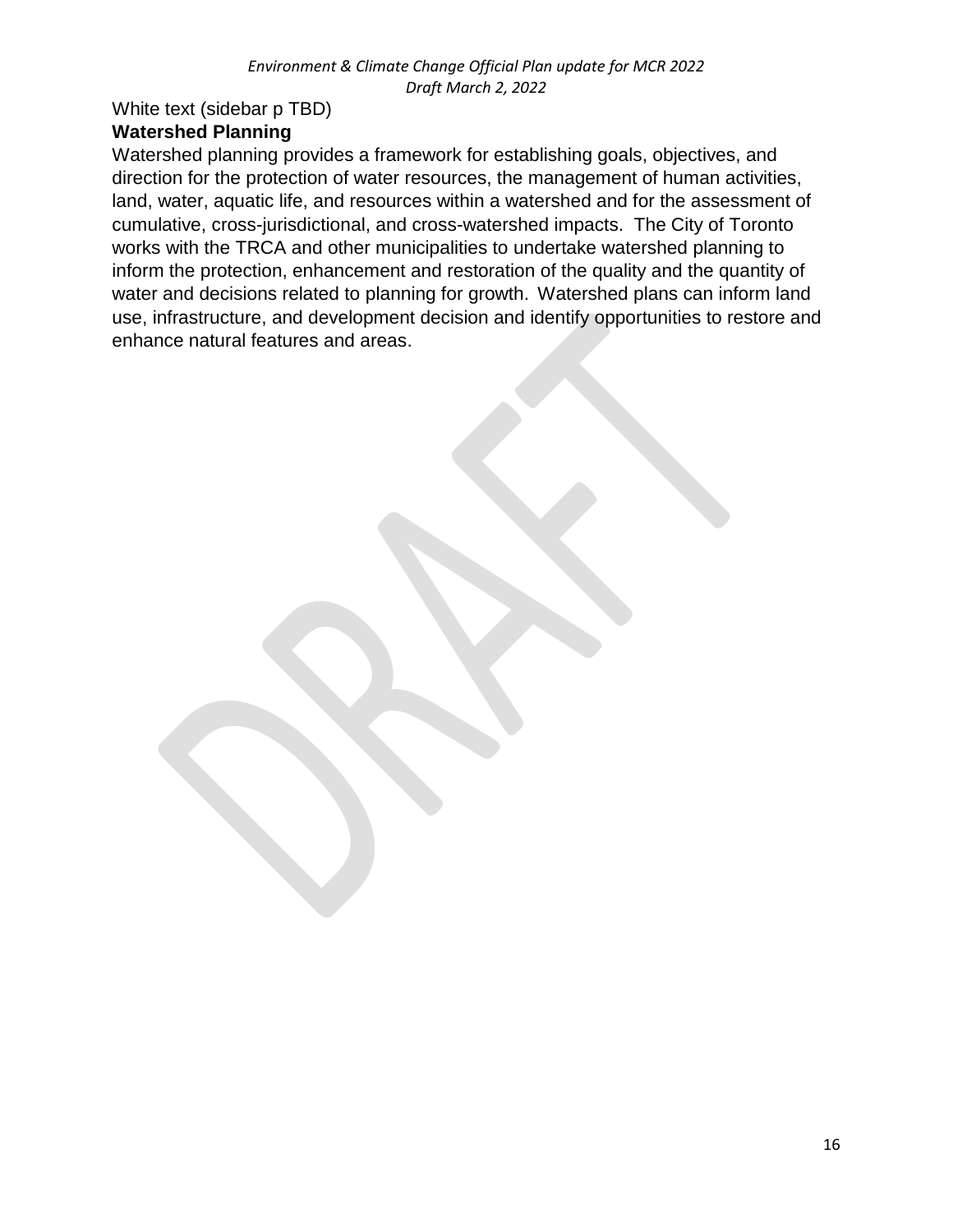## **Chapter 4. LAND USE DESIGNATIONS**

## **4.2 APARTMENT NEIGHBOURHOODS**

[…]

6. All proposed development on a site with an existing building subject to demolition should be evaluated to: identify opportunities for reuse of demolition waste; and assess embodied emissions from materials.

To assist this evaluation, a study may be required in accordance with guidelines established for this purpose.

7. On larger sites which have the opportunity for more than one new building, a framework of additional public streets, shared driveways, new parkland and shared open space may be required to create infill development that meets the objectives of this Plan.

# **4.4 UTILITY CORRIDORS**

[…]

### **Policies**

[…]

6. Protection, enhancement or restoration of the natural heritage system within Utility Corridors will be pursued wherever possible, as shown on Map 9A. […]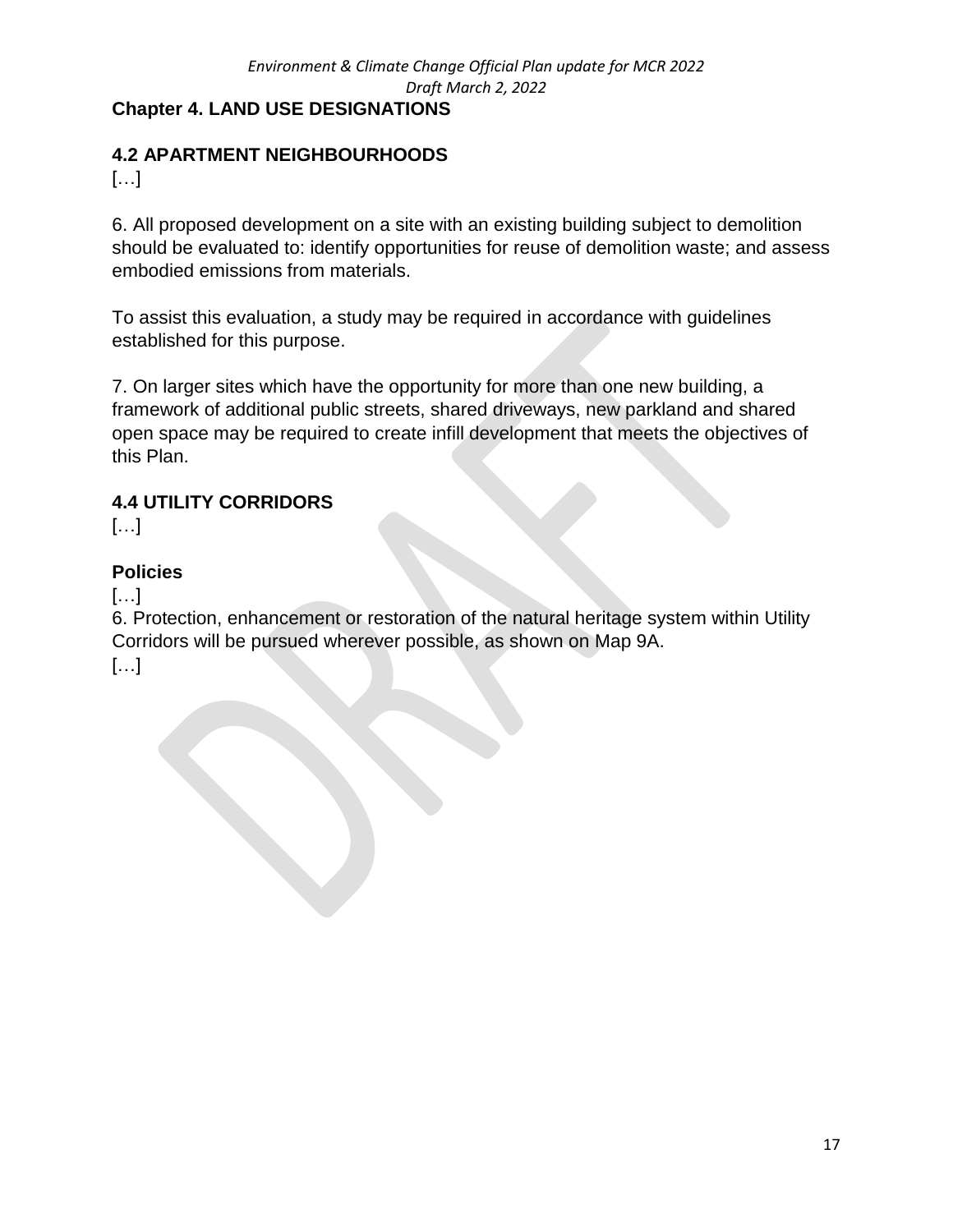# *Environment & Climate Change Official Plan update for MCR 2022 Draft March 2, 2022* **Chapter 5. IMPLEMENTATION: MAKING THINGS HAPPEN**

[…]

# **5.1.3 SITE PLAN CONTROL** (p: 5-5)

[…]

## **Policies**

[…]

3. To help achieve environmentally sustainable development, the City may use subsection 114(5)(2)(iv) and (v) of the City of Toronto Act, 2006 to secure the following sustainable design features in development that address exterior building and site matters in Tier 1 of the Toronto Green Standard:

[…]

h) dedicated areas for collection and storage of recycling; food and organic waste; and where appropriate, for localized material recovery and reuse, and other waste materials that can be diverted from landfill to reduce solid waste.

[…]

# **5.2.1 SECONDARY PLANS: POLICIES FOR LOCAL GROWTH OPPORTUNITIES** […]

# **Policies**

[…]

4. City-building objectives for Secondary Planning areas will identify or indicate the following:

a) overall capacity for development in the area, including anticipated population;

b) opportunities or constraints posed by unique environmental, economic, cultural and other features or characteristics;

c) opportunities to protect, restore, and enhance natural heritage and water resource systems;

d) affordable housing objectives;

e) land use policies for development, redevelopment, intensification and/or infilling;

f) urban design objectives, guidelines and parameters;

g) necessary infrastructure investment with respect to any aspect of: transportation services, environmental services, community and social facilities, cultural, entertainment and tourism facilities, pedestrian systems, parks

and recreation services, or other local or municipal services;

h) opportunities for stormwater management and locations where the use of green infrastructure can be prioritized;

i) constraints and impacts of potential groundwater discharges on servicing capacity and water resources posed by development and area-specific hydrogeological characteristics;

j) opportunities for reducing greenhouse gas emissions, including embodied emissions from materials, energy conservation, peak demand management, resilience to power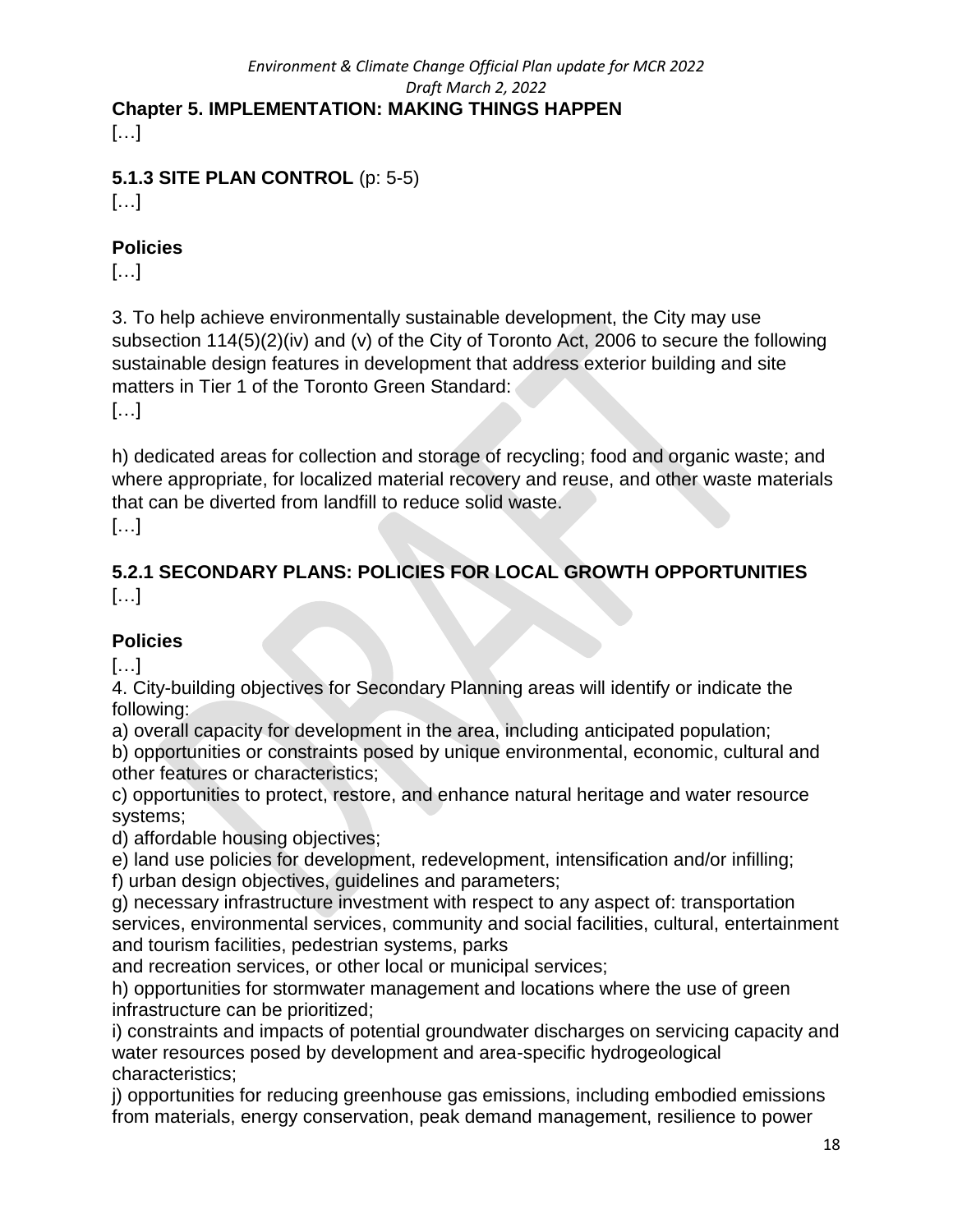disruptions, low carbon energy solutions (including district energy systems), and local electricity production and storage through development of a Community Energy Plan; and

k) where a Secondary Planning area is adjacent to an established neighbourhood or neighbourhoods, new development must respect and reinforce the existing physical character and promote the stability of the established neighbourhoods.

#### White text (sidebar p TBD)

#### **Area Based Stormwater Management**

Large scale development proceeding by way of Secondary Plan will be supported by area based stormwater management planning that incorporates an integrated treatment approach, to minimize stormwater flows, and identifies opportunities and constraints for green infrastructure. The approach will be informed by local drainage patterns and outlets, groundwater and hydrogeology, and risks associated with contamination, utility conflicts and flooding. The approach will identify locations where the use of green infrastructure can be prioritized and locations that maximize contributing drainage areas.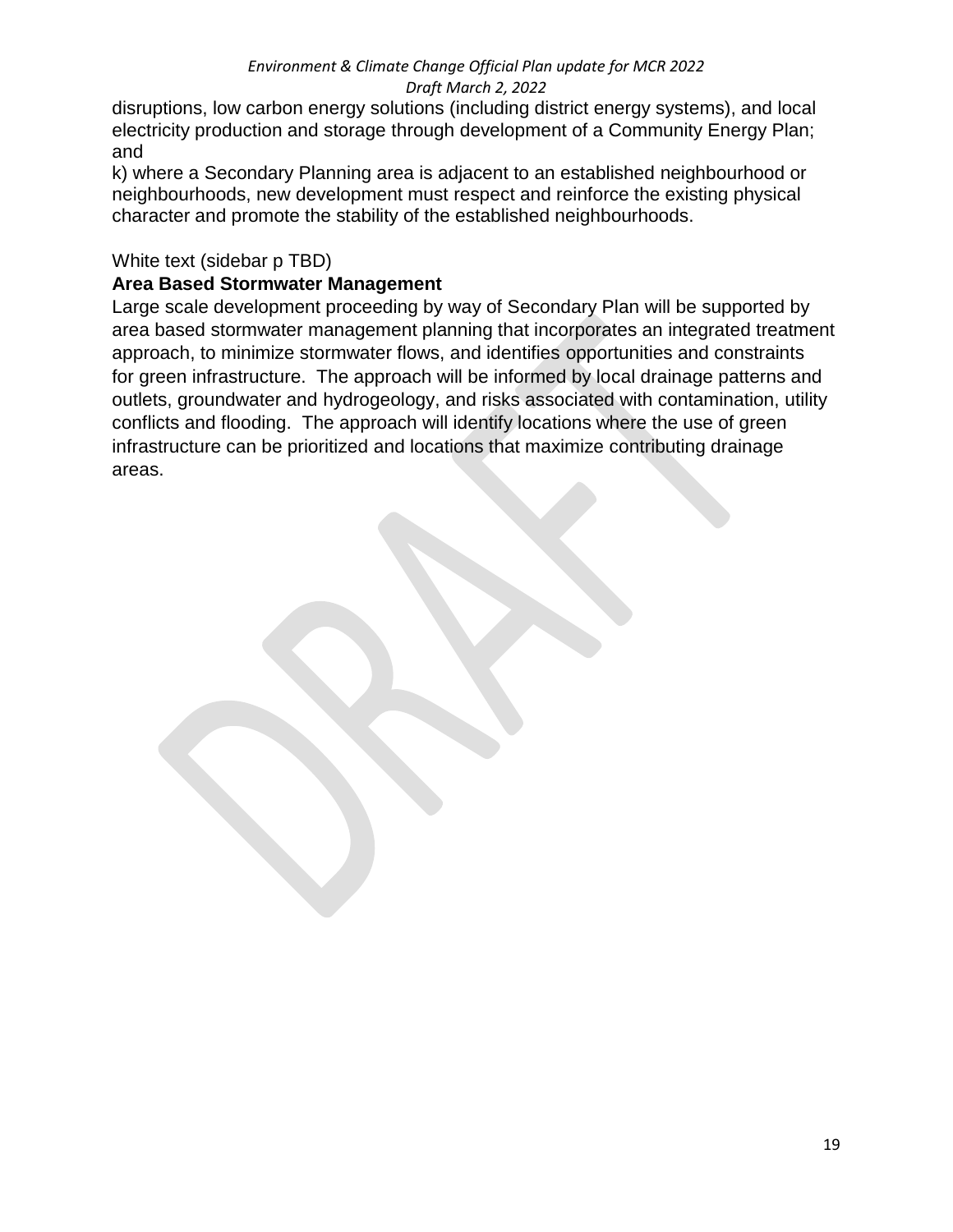#### **141. Lands North of Twyn Rivers Drive, East of Staines Road**

Map 2: Greenbelt Natural Heritage System, Areas of Natural and Scientific Interest and Environmentally Significant Areas [Amend map by removing wetlands and changing title]

Map 3: Water Resource System [Add new map]

[Amend the last sentence of the footnote at the bottom of Table 1 to read "Known areas are shown on Map 2 and Map 3"]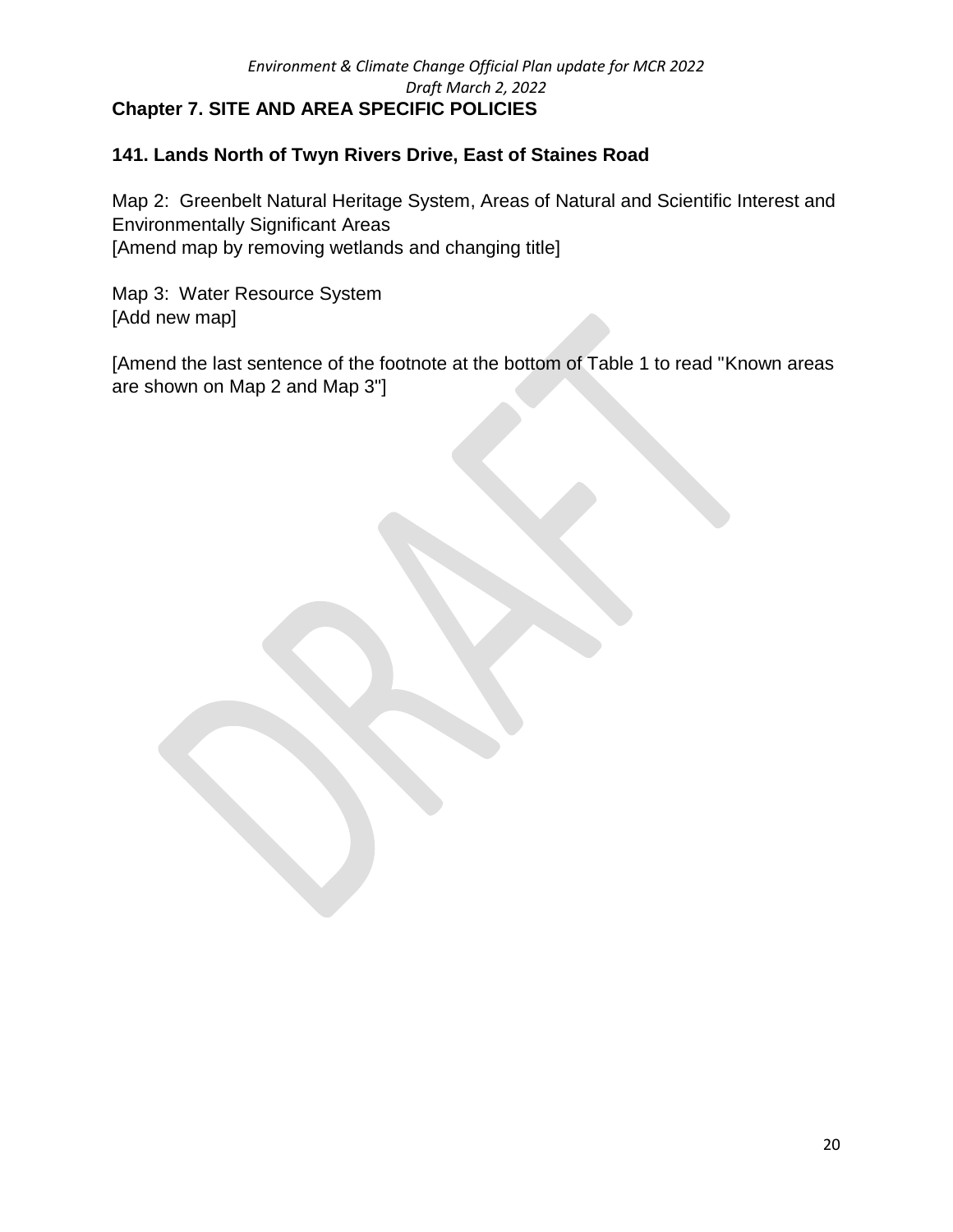[…]

**Natural Heritage Impact Study** – if the proposed development is likely to have impacts on the Natural Heritage System shown on Map 9A.

[New requirement for applications requiring Official Plan and Zoning bylaw amendments and Plan of Subdivision]

[…]

Net Zero Emissions Strategy for large development proposals or for development proposals within a Community Energy Plan area. […]

Toronto Green Standard Checklist. […]